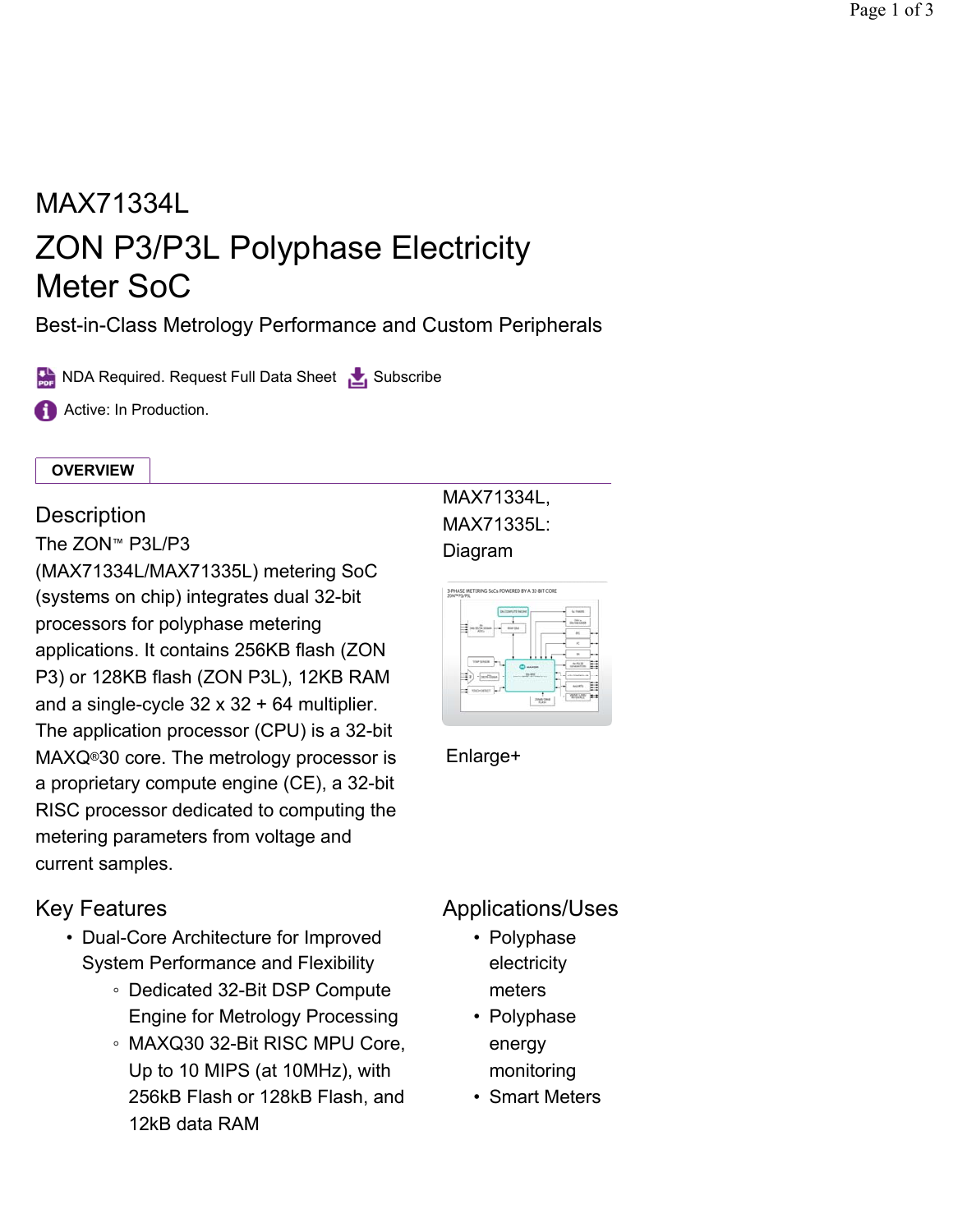- Advanced AFE with High Accuracy and Temperature **Stability**
- Four Independent ADCs Measuring Four Current Channels and Three Voltage Channels
- 0.1% Wh Accuracy over 2000:1 Current Range
- Digital Temperature Compensation for Metrology and RTC
- 40Hz-70Hz Line Frequency Range, Phase Compensation (±10°)
- Low-Power 5ksps Auxiliary ADC for Environmental **Monitoring**
- On-Chip Digital Temperature Sensor
- Highly Integrated Product Features and Flexible Peripherals Support Broad Application Needs
	- LCD Controller Supporting Up to Eight Common Planes
	- Two PWM Control Channels with Programmable Frequency, Duty Cycle, Ramp Time
	- Two Touch Switch Inputs
	- Oscillator Based on 32kHz Watch Crystal with Internal 24MHz Backup R/C **Oscillator**
	- SPI (Master and Slave), Master I<sub>2</sub>C